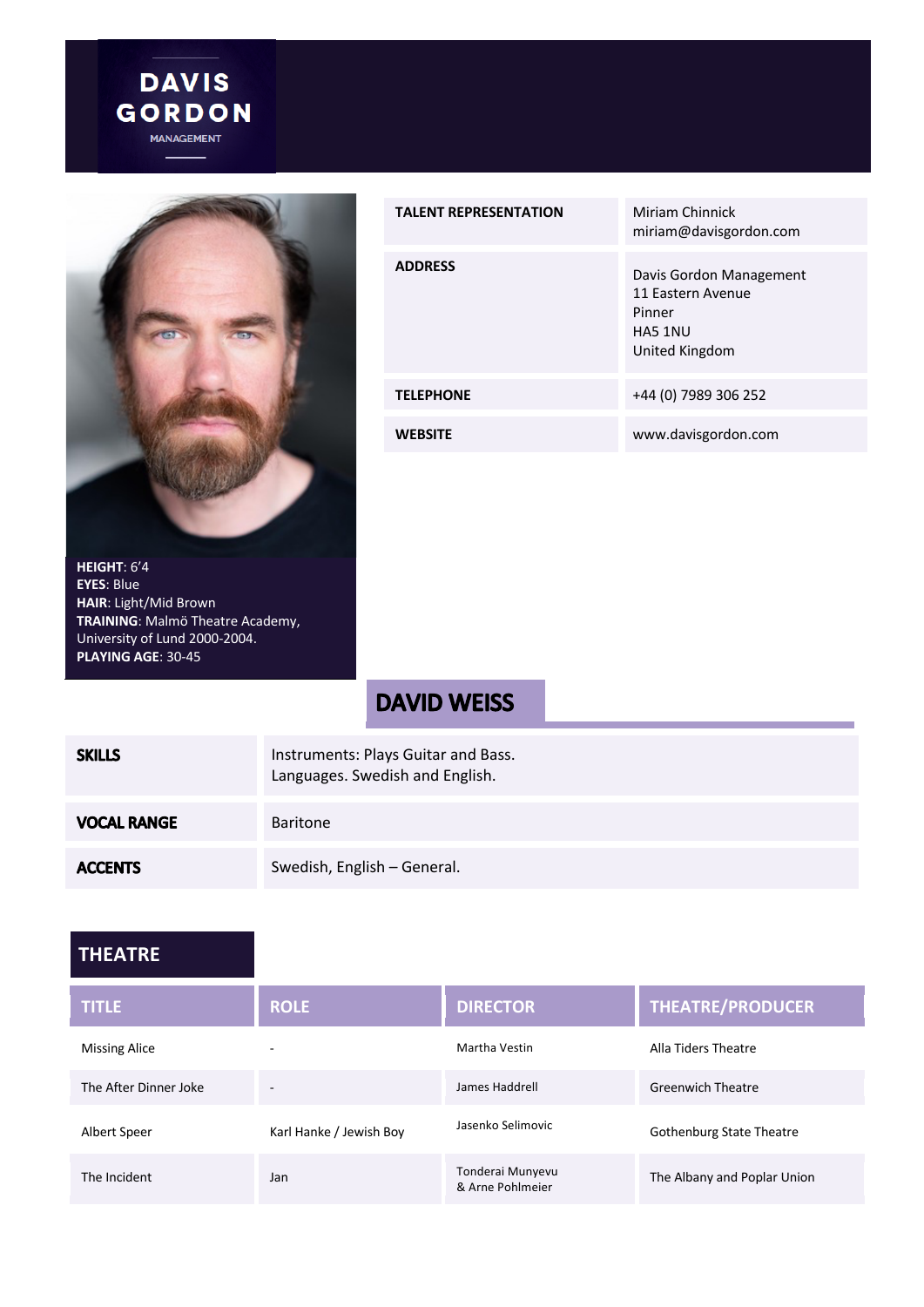| Don Quixote 201.8                     | Don Quixote         | Nils Peder Holm      | <b>Skillinge Theatre</b>                   |
|---------------------------------------|---------------------|----------------------|--------------------------------------------|
| King Ubu                              | King Ubu            | Dan Kandell          | Summertheatre on Krapperup                 |
| Kärleken är fri?!/<br>Love is Free?!  | Fadi                | <b>Michael Cocke</b> | Örebro County Theatre                      |
| Nu är du Gud igen/<br>Now you are God | The boy             | <b>Michael Cocke</b> | Gävleborg Theatre                          |
| Mother Courage                        | The Chaplain        | Martha Vestin        | Helsingborg State theatre                  |
| In the Jungle of Cities               | J.Finnay - The Worm | Niklas Sandström     | <b>Theatre Foratt</b>                      |
| <b>Edward the Second</b>              | Lord Pembroke       | Suzanne Osten        | Stockholm State Theatre/Unga Klara         |
| Lulu                                  | Bob and Dr. Hilti   | Ole Anders Tandberg  | The Royal Dramatic Theatre of<br>Stockholm |
| Pleasure                              | Viktor              | Lisa Langseth        | Riksteatern/Teater Västernorrland          |

# **FILM**

| <b>TITLE</b>                        | <b>ROLE</b> | <b>DIRECTOR</b>  | <b>PRODUCTION COMPANY</b>       |
|-------------------------------------|-------------|------------------|---------------------------------|
| Hata Göteborg/<br>Hate Gothenburg   | Yma         | Robert Lillhonga | <b>Green Jacket Productions</b> |
| Se upp för dårarna/<br>Mind the Gap | Conny       | Helena Bergström | Sweetwater Production           |

## **TELEVISION**

| <b>TITLE</b>   | <b>ROLE</b> | <b>DIRECTOR</b> | <b>PRODUCTION COMPANY</b>   |
|----------------|-------------|-----------------|-----------------------------|
| <b>Brassic</b> | -           | Simon Delany    | <b>Calamity Films</b>       |
| Pleasure       | Viktor      | Lisa Langseth   | Swedish National Television |

## **COMMERCIAL**

| <b>TITLE</b>                     | <b>ROLE</b> | <b>DIRECTOR</b>          | <b>PRODUCTION COMPANY</b>                       |
|----------------------------------|-------------|--------------------------|-------------------------------------------------|
| Minecraft Earth Minecon<br>Video | The Dad     | $\overline{\phantom{0}}$ | GK Films & Media Ltd / Microsoft<br>Corporation |
| Lange Leve Fantasin              | Father      | Magnus Akesson           | Basta Kompisar                                  |